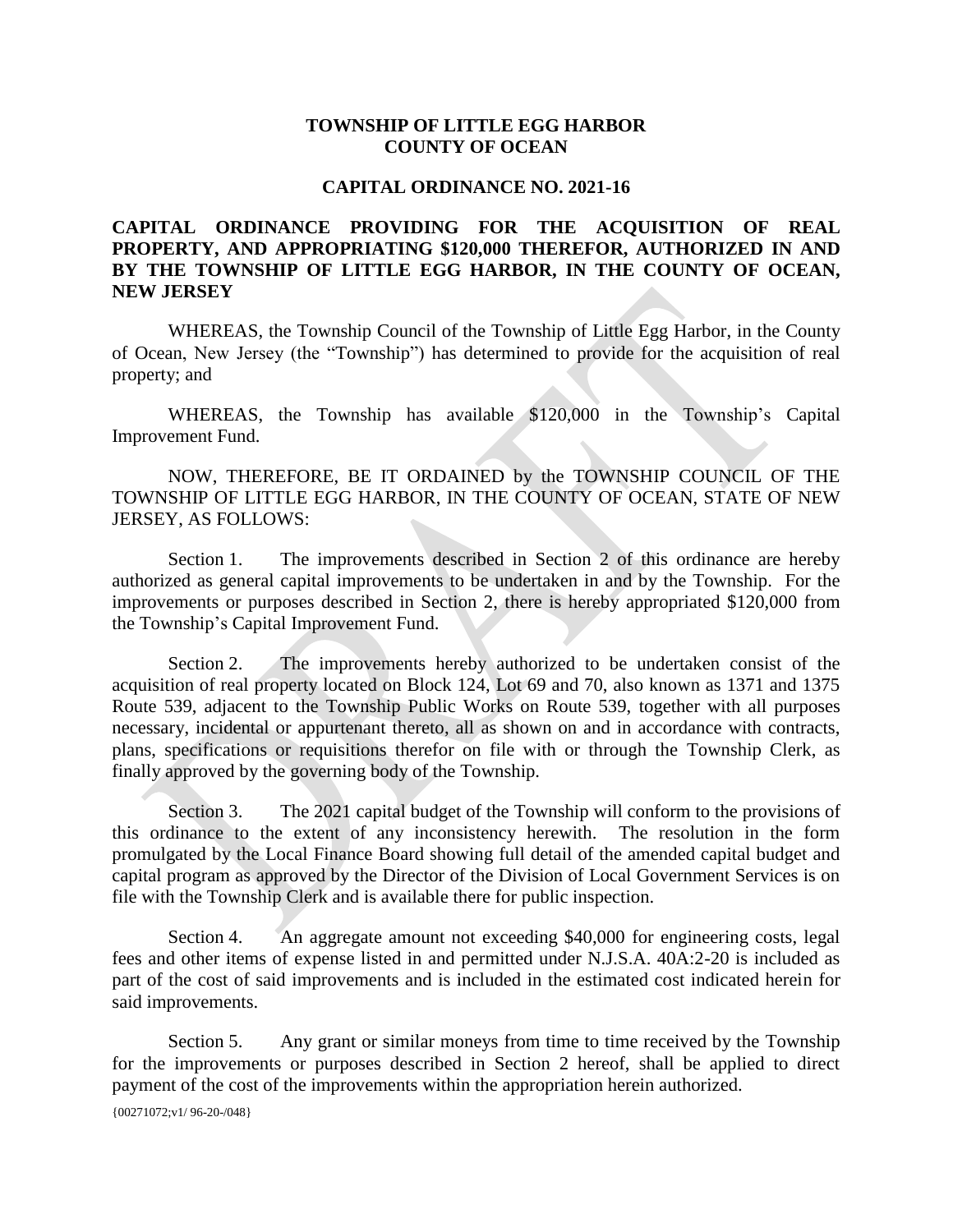Section 6. The Township Attorney and other Township officials and representatives are hereby authorized to do all things necessary to accomplish the purposes of the appropriation made herein.

Section 7. This ordinance shall take effect as provided by law.

{00271072;v1/ 96-20-/048}